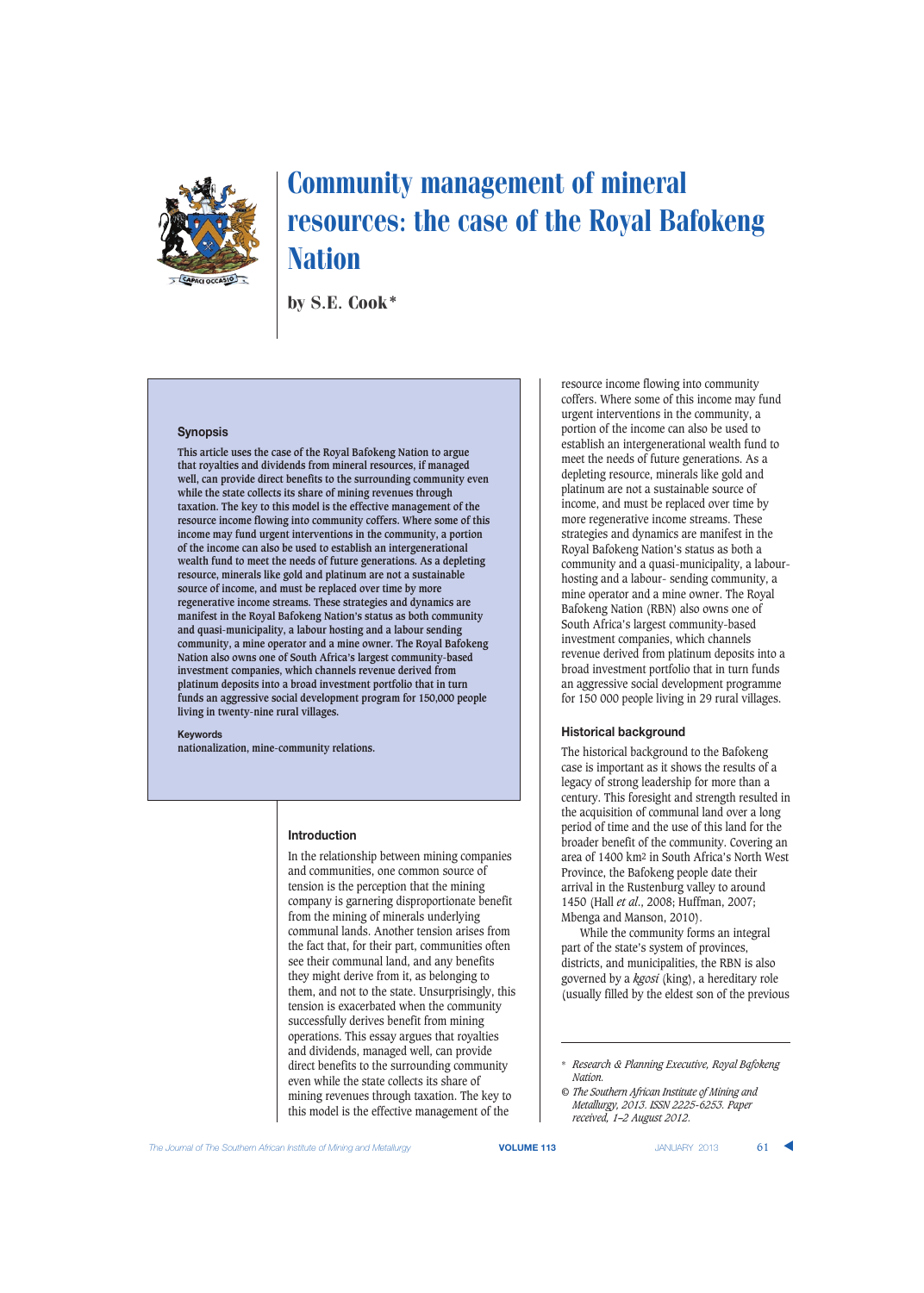*kgosi*). Christianized since the mid-19th century, and having long-abandoned polygamy, the Bafokeng community has seen few serious succession disputes over the past five or six generations, with a direct father-son line leading back over the past 15 *dikgosi* (cf. Comaroff, 1978). The present leader of the Bafokeng is Kgosi Leruo Molotlegi, who assumed the role of *kgosi* after his brother, Kgosi Lebone II, died in 2000.

The Bafokeng have owned their land by title since the late 19th century. They were thus able to maintain their geographic integrity despite incursions by waves of white settlers, the first and second South African wars, apartheidera laws, an oppressive Bantustan regime (Bophuthatswana under Lucas Mangope), and corporate raids on their mineral resources.

The founder of the modern Bafokeng Nation, Kgosi Mokgatle (1834–1891), the present *kgosi* 's great-greatgreat-grandfather, acquired his status not because he was the first Bafokeng *kgosi* (he wasn't), but because he focused his 57-year reign on securing the community's legal hold on its land. Kgosi Mokgatle realized that it was not enough for the Bafokeng to own their land in the traditional sense. In the face of increasing incursions by Afrikaner farmers starting in the 1840s, Mokgatle decided that the community must begin to buy the title deeds to their land if they were to avoid total dispossession (Coertze, 1988). To raise the cash to purchase select tracts of land, Mokgatle sent regiments of Bafokeng men to surrounding farms and the newly discovered diamond fields Kimberley in the late 1860s and 1870s. A portion of the wages earned by these men was placed in a land acquisition fund (Bergh, 2005). With the help of a German missionary (Christoph Penzhorn from the Hermannsburg Missionary Society—German Lutherans), who agreed to buy the land in his name (thereby skirting the laws that prevented blacks from owning land), Kgosi Mokgatle began a historic process of acquiring the ancestral lands of the Bafokeng.

This history of land acquisition by the Bafokeng highlights two things. First, the Bafokeng established themselves as a private, corporate landowner as early as the late 19th century. Bergh (2005, p. 115) points out that by the beginning of the 20th century, almost 20 per cent of the land owned by blacks in the Transvaal was owned by the Bafokeng. Second, although there was subsequent contestation over who rightfully owned Bafokeng land, the public and well-documented process by which the Bafokeng legally obtained their land put them in a strong position to assert their status as a private landowner for generations to come.

Platinum was discovered on Bafokeng territory in 1925 (Mbenga and Manson, 2010). As owners of the land, the Bafokeng began leasing parts of their territory to various companies, including Gencor, now known as Impala Platinum, the world's second-largest platinum mining company. As early as 1953, the Secretary of Mines wrote that '*It would appear that the ownership of both the surface and mineral rights in respect of the land in question vests in the said Bafokeng Tribe and the land therefore ranks as private land for the purposes of the mineral laws*' (Royal Bafokeng Administration, 2003, emphasis added). The Bafokeng, in other words, were able to control their land and its resources as a private landowner under the prevailing Roman-Dutch code.

The President of Bophuthatswana (the Tswana 'homeland' recognized by Pretoria in 1977), Lucas Mangope, saw the Bafokeng as his rivals and enemies, and presumed to negotiate mining contracts directly with Impala Platinum on behalf of the Bafokeng. This set in motion a protracted fight between the Bafokeng and the Bophuthatswana regime on the one hand, and the Bafokeng and Impala Platinum on the other. The case against Impala, which hinged crucially on the issue of ownership of the land, and the process by which any of it could be leased to an outside entity, was settled out of court in favor of the Bafokeng in 1999, nine years after it was initiated. This case was a landmark decision against a major mining company in South Africa, and earned the Bafokeng the nickname 'The Tribe of Lawyers'.

In 1994, the homeland system went the way of apartheid, and the ANC-led government became the next in the long line of regimes to threaten Bafokeng control of their land and its resources. The new government's Minerals and Petroleum Resources Development Act (No. 28 of 2002) was an attempt to undo the country's long-standing legal principle that vested mineral rights in the landowner. The Act, which came into force on 1 May 2004, seeks to expand opportunities for historically disadvantaged South Africans (HDSAs) to enter the minerals industry by implementing new mining rights. It also reiterates the South African Freedom Charter of 1950 in its preamble, stating 'South Africa's mineral and petroleum resources belong to the nation and that the State is the custodian thereof' (South Africa, 2002).

Because the Bafokeng were already using royalties from mining to uplift the surrounding community, the Bafokeng's lawyers argued successfully that their revenues should be exempt from nationalization for a period of five years, at which point the exemption could be reviewed. Another challenge came in the form of the Communal Land Rights Act of 2004, which sought to shift control of communally administered land from Tribal Councils to governmentcontrolled Land Rights Boards (South Africa, 2004). To the extent that the Act replaces traditional authorities and the customary laws and structures they use to administer land with more centralized and party-affiliated structures under the control of the central government, the Bafokeng opposed this legislation from the start. The Act was declared unconstitutional in mid-2010 (Cook, 2004), and the administration of privately-owned, communally-administered land in the Bafokeng territory has been largely unaffected.

One provision of the Communal Land Rights Act was very much aligned to Bafokeng strategy, and despite the law having been repealed, the Bafokeng Administration continues to pursue this cause. According to the Act, communally held land is to be transferred into the name of the community that occupies it, effectively repealing the practice of registering communal land in the name of the government. The Minister's trusteeship over land is an artifact of racist and segregationist policies, and is therefore anachronistic in contemporary South Africa. In the case of the Bafokeng, 'the government officials in the Native Commissioner's office, the Secretary for Native Affairs, the Minister of Native Affairs and the Bafokeng all regarded the Bafokeng as the owner of the land', and, further,'there is no recorded instance where the government of the Republic of South Africa sought to deal with Bafokeng land contrary to the wishes of the Bafokeng' (Royal Bafokeng Administration,

▲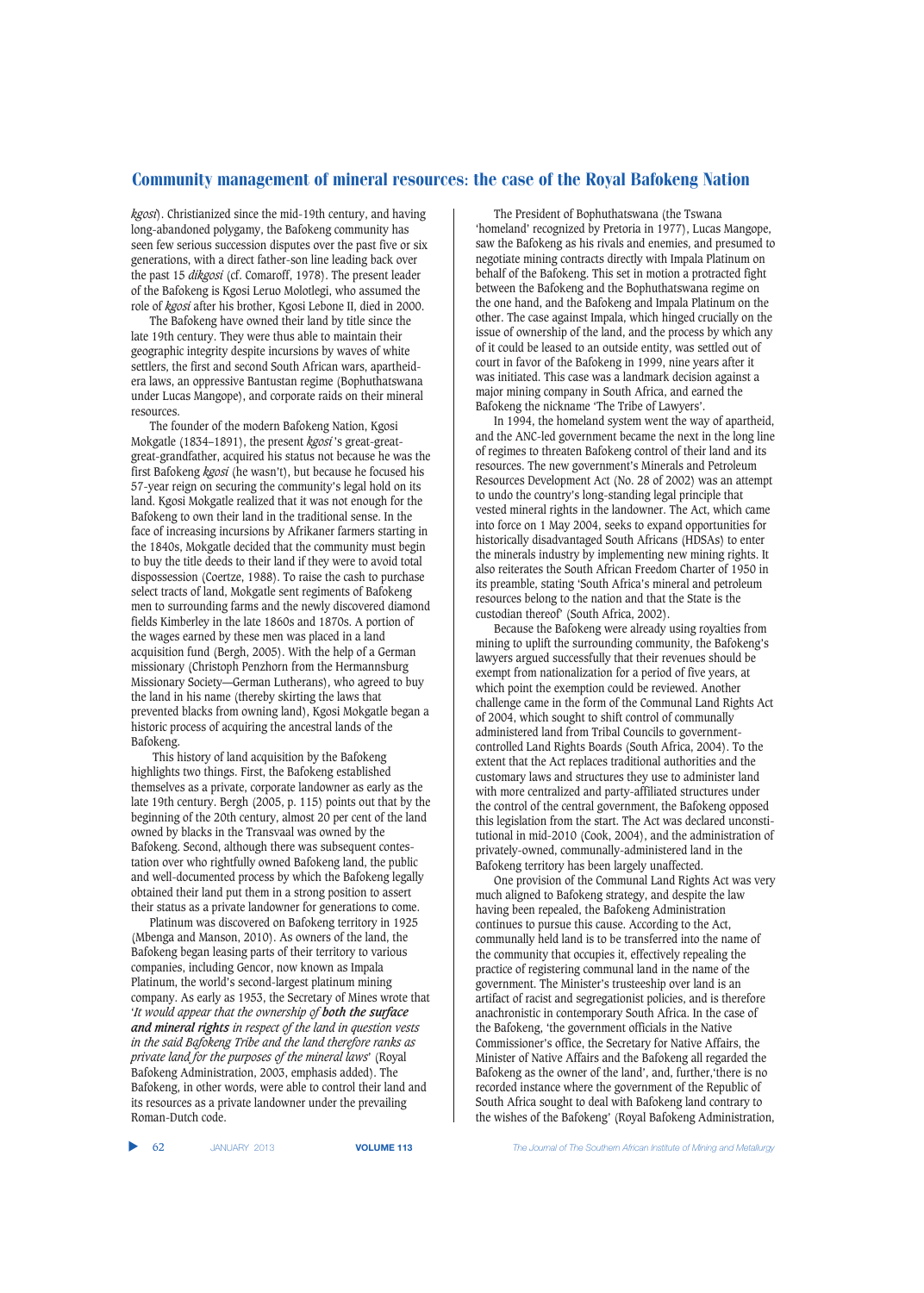undated). The Bafokeng therefore maintain that the change in legal ownership from the state (the Minister's trusteeship) to the community was common logic given the democratization of the country and the right of displaced South Africans to restitution of lands removed from them after 1913\*. The Bafokeng Administration has therefore applied to have ministerial consent removed from the administration of Bafokeng land. Some Bafokeng individuals have opposed the application, suggesting a preference for government oversight of the administration of the land (Bafokeng Land Buyers' Association, 2010). The outcome of the application is pending at the date of writing.

What is clear is that the history of Bafokeng land ownership and the worldwide platinum boom of 1996-2008 is a very powerful combination.

## **The Bafokeng asset base**

Under the leadership of Kgosi Leruo, the Bafokeng Nation (through its Council and Kgotha-kgothe) established Royal Bafokeng Resources (2002) to manage the community's mining interests (platinum and chrome), and Royal Bafokeng Finance (2004) to development a non-mining investment portfolio. In 2006, the two companies were combined to form Royal Bafokeng Holdings (Pty) Limited (RBH), which manages the Community's overall investment strategy and portfolio. RBH is mandated by the community (through their representatives in the Bafokeng Supreme Council) to invest the communal purse for maximum return and sustainability. In its first few years, RBH has been staggeringly successful. In 2005 the community's asset base was worth R8.8 billion; two years later, the value was R33.5 billion (approx. US\$4.15 billion). Most of this growth can be attributed to the decadelong 'platinum boom' which saw the price of platinum rise from \$421 per ounce in 1996 to over \$2000 per ounce in 2008. Although the global economic recession that began in mid-2008 took a toll on platinum (an important component in the manufacture of catalytic converters in cars), the RBH portfolio nevertheless outperformed most major stock indexes, and earned the community a 30 per cent return on investment in its first three years.

Although RBH owns stock in approximately twenty companies at the time of writing, the vast majority of its dividends come from Impala Platinum. The other portion comes from smaller dividend streams and interest on cash holdings. This cash is both an asset and a liability. While dividends are not taxed in South Africa, interest earned on cash in the bank is. Given its levels of cash under management, RBH would have faced a 40 per cent tax on its interest income (or approximately R220 million of the R550 million it earned in 2008) if it were not deemed a *universitas persona*, a not-for-profit organization that operates in the interest of, and benefit to, the community.

The South African Revenue Service (SARS), under the direction of the South African Treasury, has long sought to redefine the RBN as a corporation, rather than a *universitas persona*, on the grounds that it is a for-profit undertaking. The Bafokeng Nation's response is that the developmental arms of the Nation, principally the Royal Bafokeng Administration and Royal Bafokeng Institute, effectively reduce the burden on the state to provide basic services and infrastructure to the Bafokeng people, and since the state doesn't tax itself, it must not tax the RBN.

It is in this context that a philosophical debate is taking place between the Bafokeng and the National Treasury and SARS to persuade the regulator to change the VAT legislation to accommodate communities that fund and carry out services that are otherwise the obligation of government.

This debate is one of the reasons why RBH converted its royalty agreement with Impala Platinum into shares in 2007. If challenged by the state again, the Bafokeng lawyers and accountants say they will argue that the living standards of community members will decrease if the royalties are expropriated by the state, constituting a breach of the Constitution's expression of the 'real rights' of individuals living under the protection of the state. In this negotiation over taxes, the RBN explicitly positions itself as a community, and a not-for-profit enterprise assisting the state with its responsibilities, whereas the state would earn more tax revenue if it could convincingly argue that the RBN is a private company.

#### **Royal Bafokeng Holdings and black empowerment**

In the current investment environment in South Africa, the RBN's status as a community investor, and in particular a 'Black' community investor, is again highly salient. BEE— Black Economic Empowerment—refers to a set of regulations in South Africa that determines how companies operating in specific sectors (mining, telecommunications, construction, etc.) must transform their shareholder base and governance structures to include more 'previously disadvantaged' (understood to include black,'Coloured', and Indian) people (Historically Disadvantaged South Africans – HDSAs). Stateawarded tenders are open only to those companies that comply with their sector's 'transformation charters' by selling shares to black investors or broad-based investment groups (such as RBH) and appointing black managers and directors.

Large corporations in South Africa have thus, since 2005, been seeking 'empowerment partners' to meet their targets. Many of these partners have been members of the small black elite who were already well connected politically, and were able to amass huge personal fortunes through these new laws. Vocal critics of the policies have thus pushed through reforms to the original laws, in an effort to pioneer more broadly based empowerment practices (Hamann, 2004; Rajak, 2009).

In contrast to these few wealthy individuals, RBH is a black-owned investor whose vision is to become the world's leading community-based investment company. RBH regards this vision as 'social capitalism' – using the mechanisms of

**The Journal of The Southern African Institute of Mining and Metallurgy <b>VOLUME 113 VOLUME 113** JANUARY 2013 **63** 

<sup>\*</sup>The Natives Land Act, 1913 (subsequently renamed Bantu Land Act, 1913 and Black Land Act, 1913; Act No. 27 of 1913) was an act of the Parliament of South Africa aimed at regulating the acquisition of land by 'natives', i.e. black people. The Act formed an important part of the system of Apartheid and is of importance for both legal and historic reasons. The Act was the first major piece of segregation legislation passed by the Union Parliament, and remained a cornerstone of Apartheid until the 1990s when it was replaced by the current policy of land restitution. The act decreed that only certain areas of the country could be owned by 'natives'. These areas totalled only 7 per cent of the entire land mass of the Union. The Act created a system of land tenure that deprived the majority of South Africa's inhabitants of the right to own land, which had major socio-economic repercussions.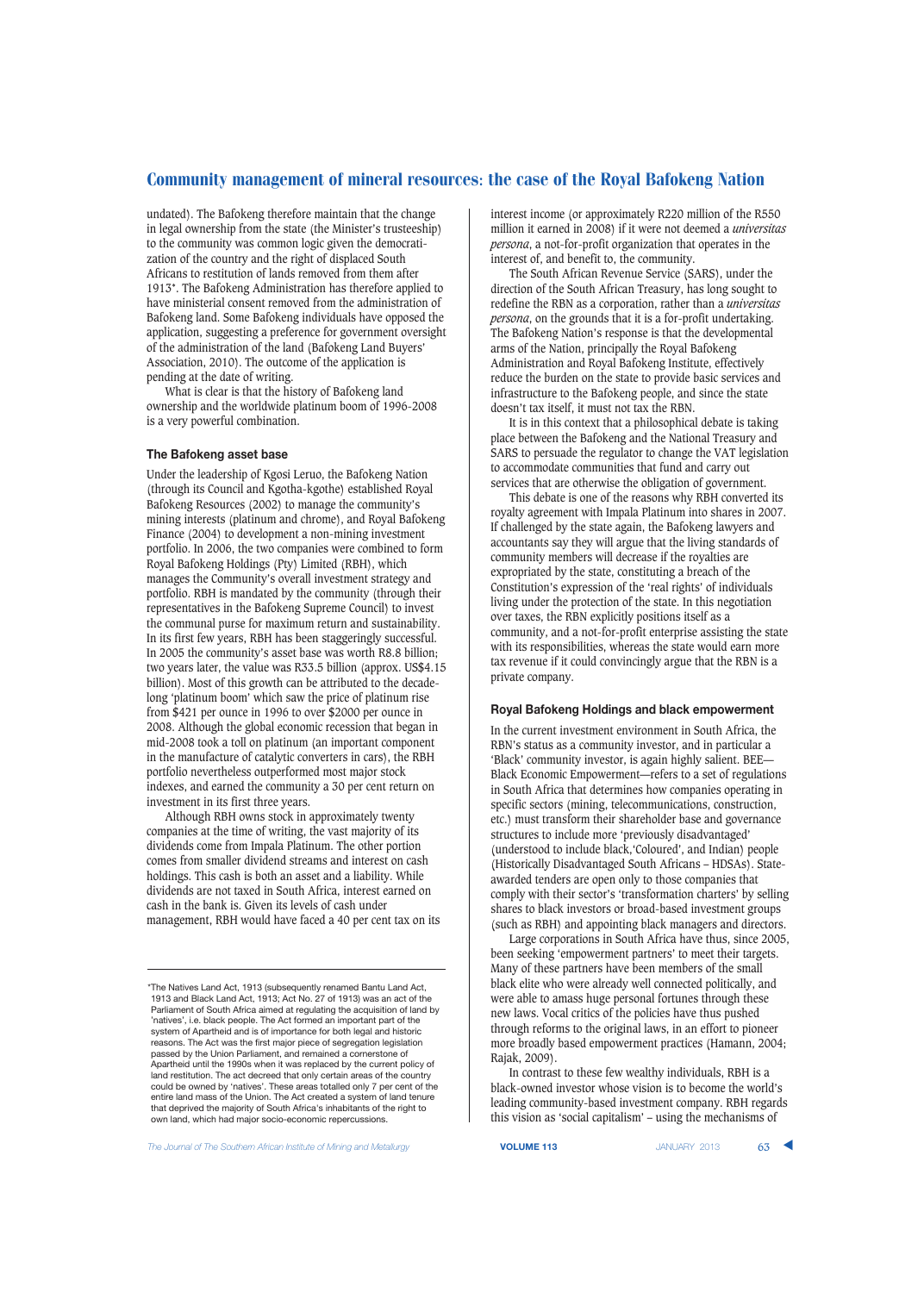the free market to benefit the collective. There is a further perception among the Bafokeng that corporate South Africa is, by and large, very conservative, and prefers traditional investors to broad-based investment groups like RBH. Individual investors can be wined and dined and invited for a round of golf to discuss corporate strategies. Group investors are seen as unpredictable and harder to influence. Nevertheless, RBH can credibly vie for major investment deals in the telecommunications, financial services, and energy sectors, including a 2011 transaction that involved RBH purchasing a 15 per cent share in the financial services giant Rand Merchant Bank Holdings for approximately R8 billion.

There is a downside to the success of RBH, a perception that the RBN is 'over-empowered'. In other words, RBH is being lumped together with individuals who have become extremely wealthy by becoming empowerment partners to previously white-owned South African companies. The difference is that RBH is not run on behalf of a small group of individual investors, but rather under the guidance of 150 000 shareholders. This is what is meant by 'broad-based' investment, the assumption being that all 150 000 people benefit from the dividends from these investments.

This is a persistent theme in policy debates within and around the RBN. To date, the benefits of being 'the richest tribe in Africa' have been communal and focused on service delivery rather than manifesting in the form of individual financial benefit.

Over 95 per cent of Bafokeng houses are electrified and all the formal residential stands receive reticulated water. Schools and clinics are better than the government norm, and there are more paved roads and community halls, and many other direct benefits such as hot lunches, sports programmes, and libraries in schools, where there would otherwise be none. At *kgotha-kgothe* (the semi-annual meeting of the community, often called the Bafokeng AGM) and other public gatherings, people's sense of frustration at not having more direct access to the communal purse is evident. From the perspective of the more communally-minded, the *kgosi* is responsible for the well-being of the nation, and the nation is suffering; something must be done. This idea resonates with the political economies of pre-capitalist societies where the chief/leader was expected to maintain a surplus of grain and herds of cattle, in the event of a shortage among the people. Through patron/client relations, and networks of sub-chiefs (*dikgosana*), the surplus could (and should) be distributed as necessary to prevent starvation in years of poor rainfall or disease. In the current context, the implication is clear: it is unacceptable to many that the RBN's investment portfolio is valued in the billions of dollars, whereas unemployment is very high and 45 per cent of households earn less than R3000 per month (Royal Bafokeng Administration, 2012).

How does the *kgosi* and his administration respond to these allegations? By espousing 'PLAN 35' the overarching vision of the RBN, which strives to create an 'enabling environment' (read: education, good security, availability of jobs) so that members of the Bafokeng community can prosper as individuals in anticipation of a post-platinum economy. Dependency on a paternalistic regime, in other words, is no longer part of the plan. Achieving such a goal is a long-term process, however, with few successful models or precedents in Africa. The internal discourses of

communalism, paternalism, and kinship-based favoritism are on a collision course with a newer rhetoric of individual empowerment, entrepreneurship, and meritocracy. And of course the criteria for membership in the Nation itself become more and more salient as the benefits of membership become more pronounced. As Comaroff and Comaroff (2009) argue, 'inclusion and exclusion' is a key dimension to ethnicallydefined enterprises. But the direction of this trend is not a foregone conclusion in the Bafokeng Nation. While Comaroff and Comaroff argue (correctly, in my view) that 'the more that ethnically defined populations move toward the model of the profit seeking corporation, the more their terms of membership tend to become an object of concern, regulation, and contestation' (2009, p. 65), it does not automatically follow that the Bafokeng powers-that-be will privilege 'biology and birthright, genetics and consanguinity, over social and cultural criteria of belonging'. A recent case suggests another possibility. As the Royal Bafokeng Institute brings a higher level of academic opportunity and extracurricular options to the 45 schools on Bafokeng land, the benefits accrue not only to the ethnic Bafokeng children enrolled in these schools, but also to the non-Bafokeng (who outnumber Bafokeng in some schools). When Bafokeng families whose children attend schools outside the Bafokeng territory (mostly middle-class families who can afford the higher fees at the former 'model C' schools) recently threatened to disrupt programmes unless their children were included, the response from the Bafokeng administration was: 'the educational programmes are for those who entrust their children to our schools; if you enroll your children elsewhere, tough luck'. While this may appear anomalous within the specific 'formula' for ethnic incorporation laid out by Comaroff and Comaroff, their broader point bears out: 'not all ethnically defined populations are caught up in it [the dialectic between the corporate and the cultural] to the same degree … not everyone need be equally embraced by the process. Or even embraced at all' (2009, p. 116). It may be that the Bafokeng middle class, having achieved their own self-sufficiency earlier than most, will be left on the sidelines while services are targeted at those in the greatest need, irrespective of ethnic membership.

The RBN's 2011 budget for social and community-based spending was R800 million (approximately US\$100 million). Of this, 26 per cent was allocated to education, 16 per cent to public and community utilities, 9 per cent to health and social development services, 6 per cent to public safety, and 9 per cent went towards to the development of commercial and community-level sports (Royal Bafokeng Administration, 2012). Aside from loans for university students, and school lunches, very little of the budget is targeted at the individual or household level. If the benefits are collective, how is the impact on individuals measured? What, specifically, constitutes evidence of 'service delivery' and equitable distribution of communal resources? Is it the annual budget and spending priorities of the Nation? Is it anecdotal feedback from the community members, as they represent themselves to *kgotha-kgothe*, and increasingly to the media? Increasingly, it will be longitudinal and ethnographic studies that examine changes in household circumstances over time. A socioeconomic household survey is conducted every five years to determine whether spending, savings, and expenditure on health and education increase. Will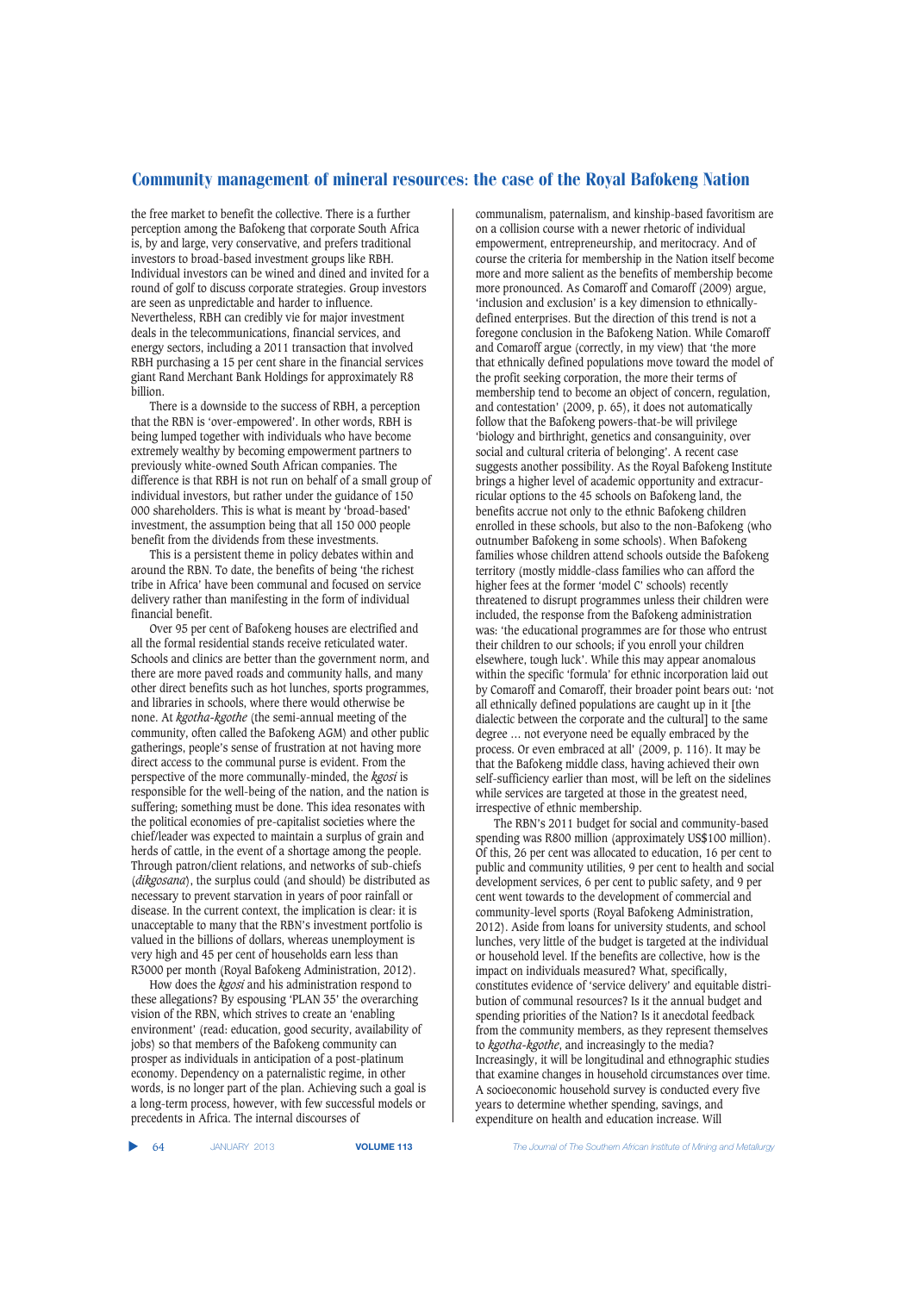programmes that fund environmental management, loans for university education, education reform at the primary and secondary level, and installation of waterborne sewage help alleviate poverty in the short-term? Maybe not. The Bafokeng agencies must successfully address food security, primary health care, and accelerated job creation in order to bridge the gap between the 'traditional' expectations of the community and the longer-term strategic aspirations of the administration.

The Lebone II project is a good example of the ongoing debate between equitable distribution of the community's wealth and sustainable planning for the longer term goal of poverty alleviation through human development. Lebone II, College of the Royal Bafokeng, is an independent school founded by the late Kgosi Lebone II in 1999. Initially intended as a selective private school for future leaders of the RBN, the vision of the school has been transformed under Kgosi Leruo into a competitive independent school *cum* teacher-training facility at the center of the Bafokeng strategy for education reform. Designed to meet global standards of educational excellence, the total enrollment at Lebone II is capped at 800 (kindergarten – Grade 12), and the planned mix of students is 70 per cent Bafokeng students and 30 per cent non-Bafokeng (including white, Indian, non-Bafokeng black, and international students). The curriculum prepares students for the South African national exams, and will ultimately enable students to study for the International Baccalaureate (IB), which positions them to apply to universities anywhere in the world. The school's new campus reflects the principles of 'green' building, total integration with the local landscape and climate, and the school's role as a 'teaching hospital' for 45 schools in the Bafokeng region. The fee structure features a 'means and needs' assessment of what families can afford to pay, and all applicants take an entrance exam to determine academic ability. For many Bafokeng, this unique and important institution is nothing more than an elitist institution designed to educate a few Bafokeng at the highest standards, leaving the rest to suffer the limited economic opportunities that inevitably accompany a diploma from the inferior state schools. The idea of Lebone II as a training centre for 45 primary and secondary schools, whose teachers and principals have never been exposed to high standards of content knowledge, pedagogy, teacherparent interaction, extra-mural activities, etc., is lost on many who are desperate for a pathway out of poverty. The rewards seem to be accruing to too few, and to the rest too slowly. But even with third-party funding, Lebone II is an expensive project, and it will be at least ten years before the families of the students enrolled there will reap the economic benefits of the resources being invested. Many in the community feel that this is an unacceptable use of the resources that their forebears worked so hard to secure a century and a half ago. This pervasive sense of entitlement to a piece of the Bafokeng cake is one of the most difficult challenges for the current Bafokeng policy-makers, including this anthropologist.

## **Conclusion**

I have tried to show, through a discussion of the Bafokeng nation's status as landowner, its control over some of the world's largest platinum deposits, and its resulting status as a major investor in South Africa, that the community's long-

**The Journal of The Southern African Institute of Mining and Metallurgy <b>VOLUME 113 VOLUME 113** JANUARY 2013 **65** 

term success depends on its ability to both attend to the needs of the present as well as the longer-term needs of future generations of Bafokeng in a post-platinum era. As a recognized traditional authority, the community is able to maintain patriarchal and hereditary forms of governance that exist alongside, but in many ways supersede, the state's political mechanisms. As a *universitas persona*, the nation also enjoys tax-exempt status, enabling it to marshal its resources for the benefit of the immediate community, rather than allowing its dividends to be dissipated by the national treasury and its highly bureaucratic spending programmes.

On the other hand, the Nation has embarked on an aggressive corporatization process in order to capitalize on its platinum interests and ensure the financial viability of the Bafokeng community in the post-platinum era (generally estimated to be 50 years from the present). Corporate structures, strict financial controls, and near-obsessive adherence to corporate governance laws are some of the initiatives introduced by Kgosi Leruo in his first ten years as leader of the community. These shifts are designed to position the community to meet the challenges of the future, even as they ensure that current programmes and interventions are as effective and transparent as possible.

The bottom line, as it were, for the Royal Bafokeng Nation, rests on a paradox. In order to successfully maximize the benefits of being a platinum producer, the Bafokeng have adopted conventional corporate strategies and outlooks. As a community committed to perpetuating non-democratic forms of governance, the Bafokeng Nation has also clung to its status as a chieftainship, communal land administrator, and patriarchal society. The financial advantage in this is that the community, to date, has retained a tax-exempt status. Bafokeng Inc., in fact, relies crucially on the simultaneous pursuit of tradition and modernity, the communal and the private, the local context and the global marketplace. And beyond the immediate (albeit ambitious) goals to achieve basic development and economic sustainability for the Bafokeng people, there are those who see the potential for the Bafokeng Nation to develop a policy/governance model with 'contemporary relevance for the continent' (Dugger, 2010). The World Economic Forum and other global groupings track the Bafokeng approach to 'responsible mining' with interest. With its relatively small area and population, impressive resources, and professional competencies, the Bafokeng Nation aspires to more than providing for people's basic needs. Environmental management, mass enrollment of girls in sports, early childhood education, and focused attention on leadership and citizenship are only some of the localized answers to deeply entrenched problems that might yield far-reaching solutions.

As long as the legal and political context in South Africa allows for a situation where a local community can play a lead role in managing the distribution and investment of its mineral dividends, then the Bafokeng model will stand as an important counter-example to approaches that favor maximum state participation in the distribution of mineral wealth.

## **Acknowledgements**

This essay was originally presented at the 'Corporate Lives' workshop sponsored by the Wenner-Gren Foundation and held at the School for Advanced Research in September 2008.